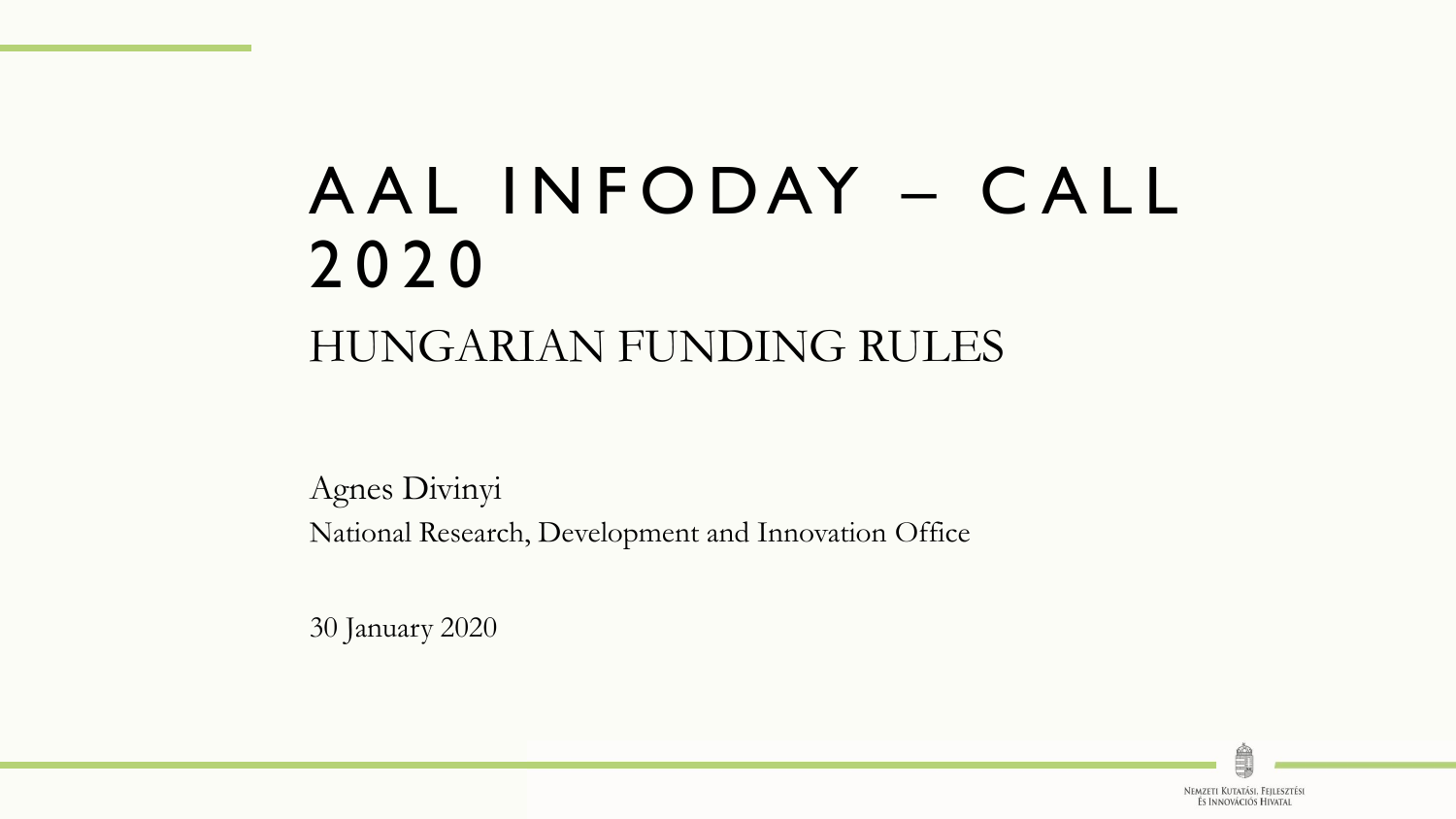## N R D I OFFICE

Central office under the direction of Ministry of Innovation and Technology

managing the National Research, Development and Innovation Fund

planning and publishing calls for proposals, managing the application procedure, monitoring project implementation

participation in the strategic planning of research, development and innovation calls financed from EU structural funds

managing PC, NCP network related to Horizon 2020 program

providing innovation services

MAIN

TASKS

Nemzeti Kutatási. Feileszté ÉS INNOVÁCIÓS HIVATAL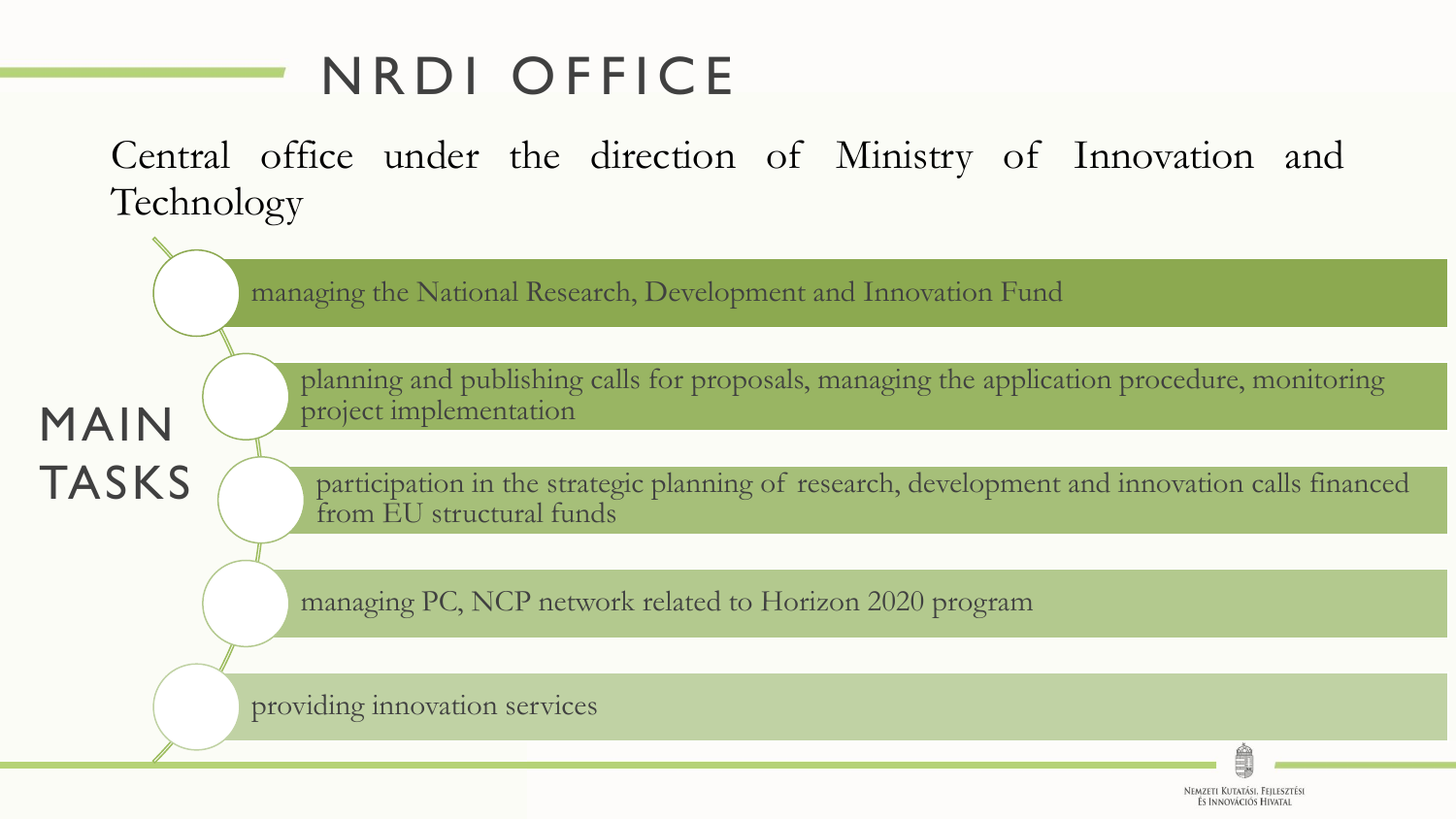## N R D I OFFICE

### Program portfolio:

- − excellence based basic research programs
- − international mobility and bilateral research projects
- − international programs (AAL, EUROSTARS, ECSEL, EUREKA, ERA NETs)
- − industry-university cooperation ecosystem
- − innovative product / service development for enterprises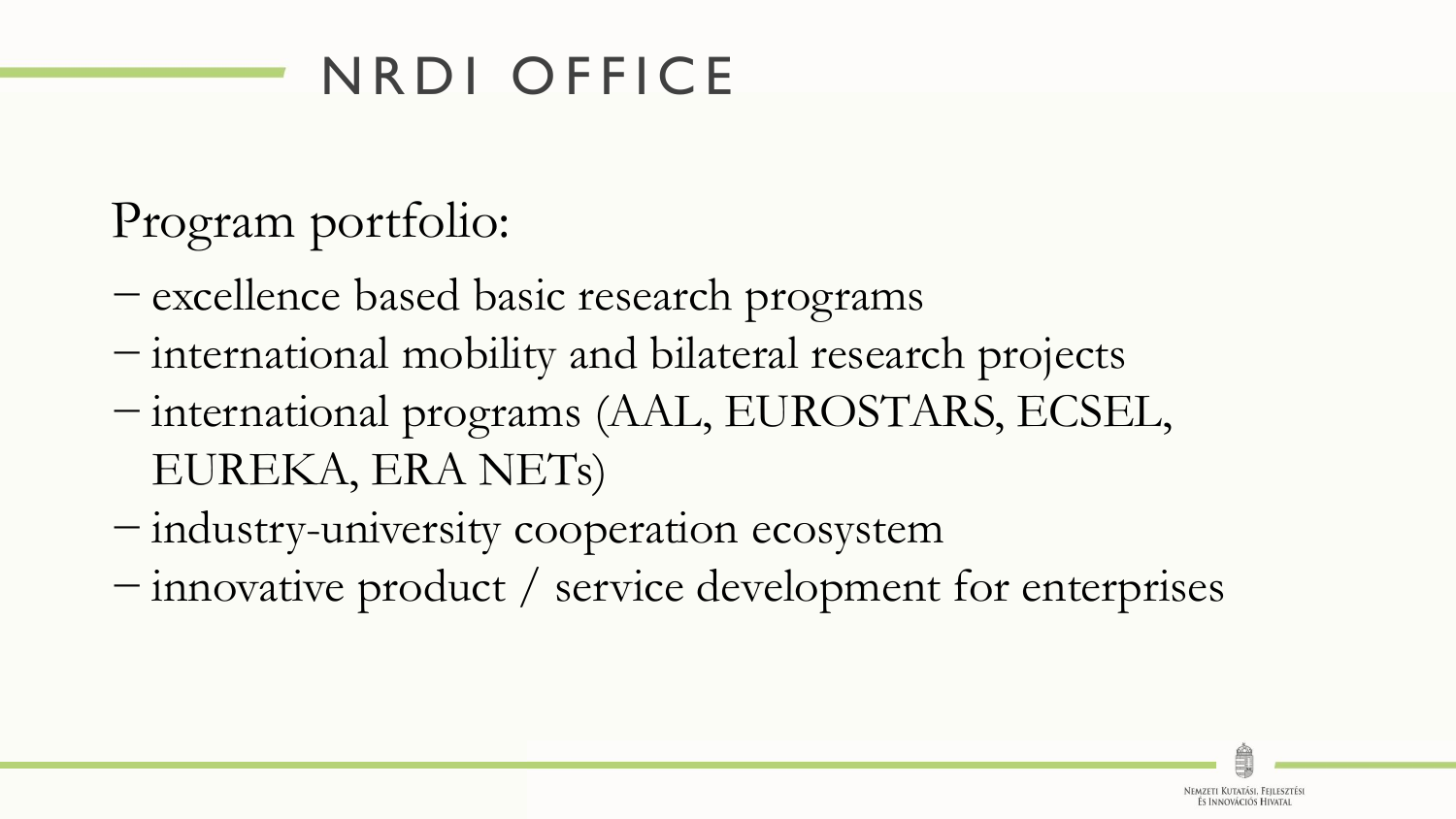### N R D I O F F I C E in 2019

#### 200 E M P L O Y E E S

#### 2 5 . 0 0 0 **AVERAGE MONTHLY** WEBSITE VISIT

#### 3 2 P U B L I S H E D CALLS

E U R 1 4 0 **MILLION** PAYMENT FOR 450 PARTNERS

4500 ON GOING **PROJECTS** 

> NEMZETI KUTATÁSI. FEILESZTÉSI ÉS INNOVÁCIÓS HIVATAL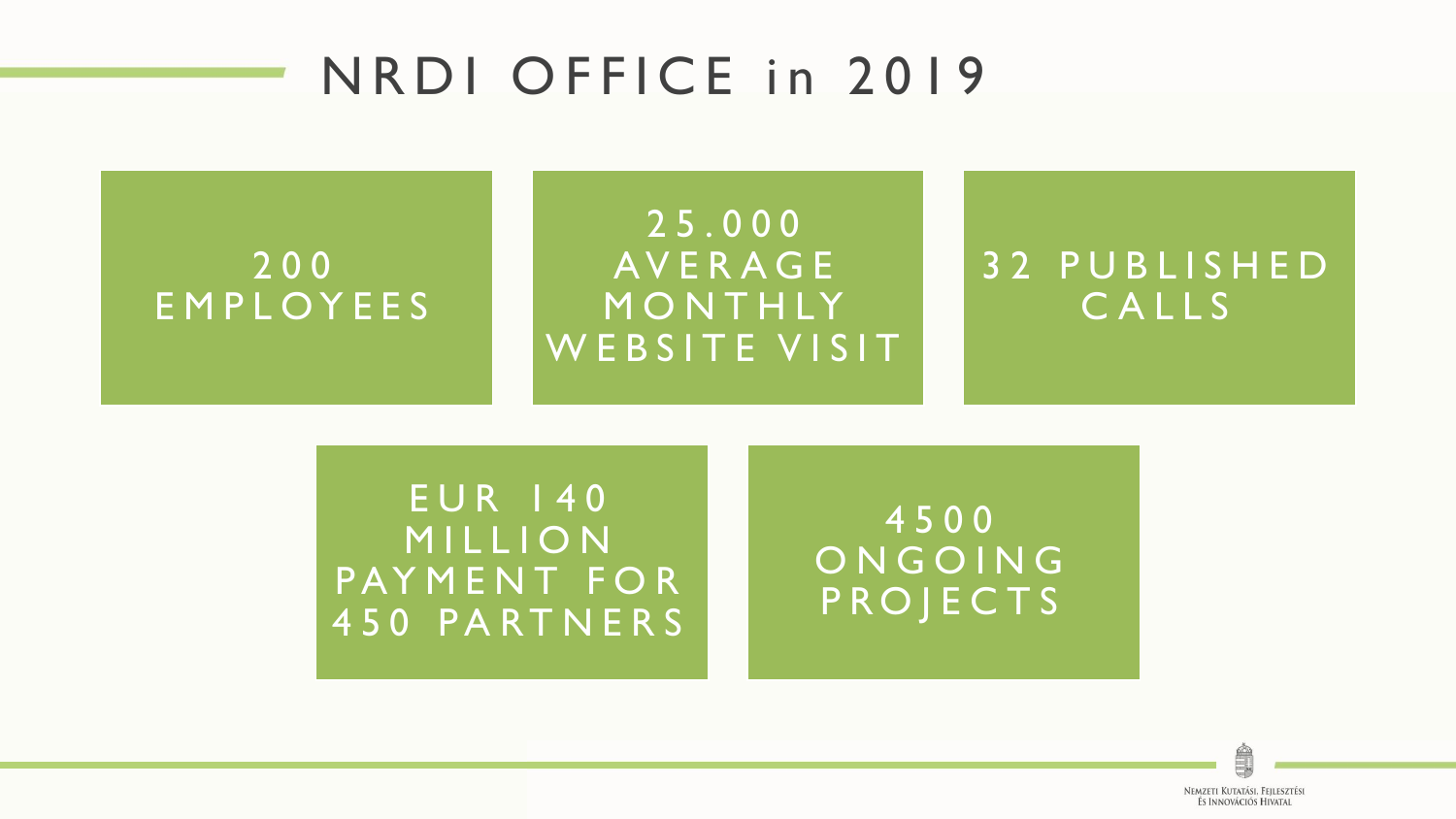## N R D I OFFICE

- −funding agency for AAL
- −defines eligibility criteria
- −information about AAL Programme and the relevant Call
- −publishing the national Call for Hungarian partners of selected projects
- −national grant agreement preparation and monitoring −payment of national and EU grant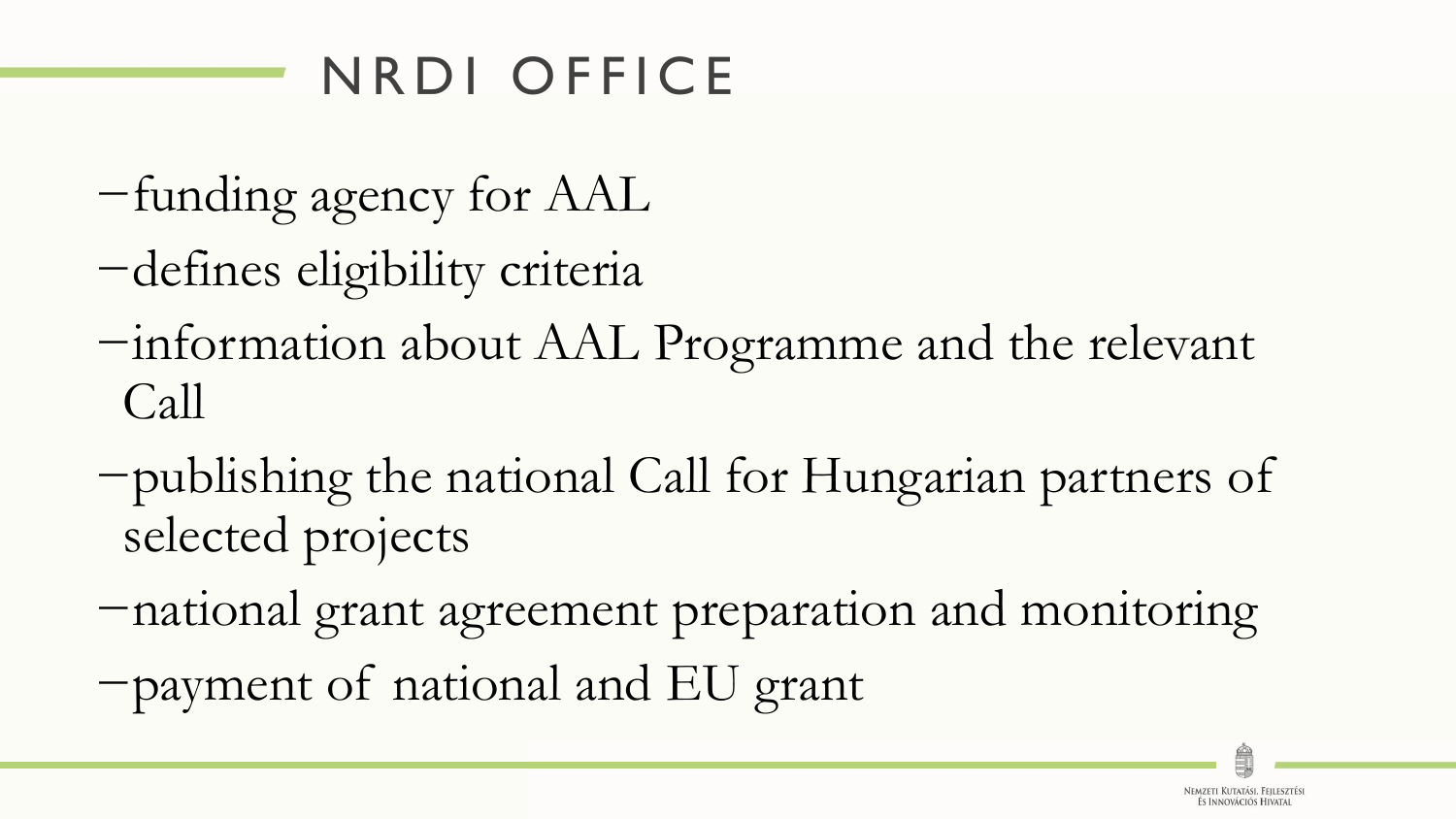#### Eligible Hungarian applicants:

Profit oriented enterprise (it can be single Hungarian applicant in a consortium, at least one closed business year)

Public body, university, research institute (only together with a Hungarian enterprise)

Nonprofit organisation (only together with a Hungarian enterprise)

A legal entity is allowed to participate in more than one project proposals, but in case of successful evaluation it will be financed in the framework of only one project.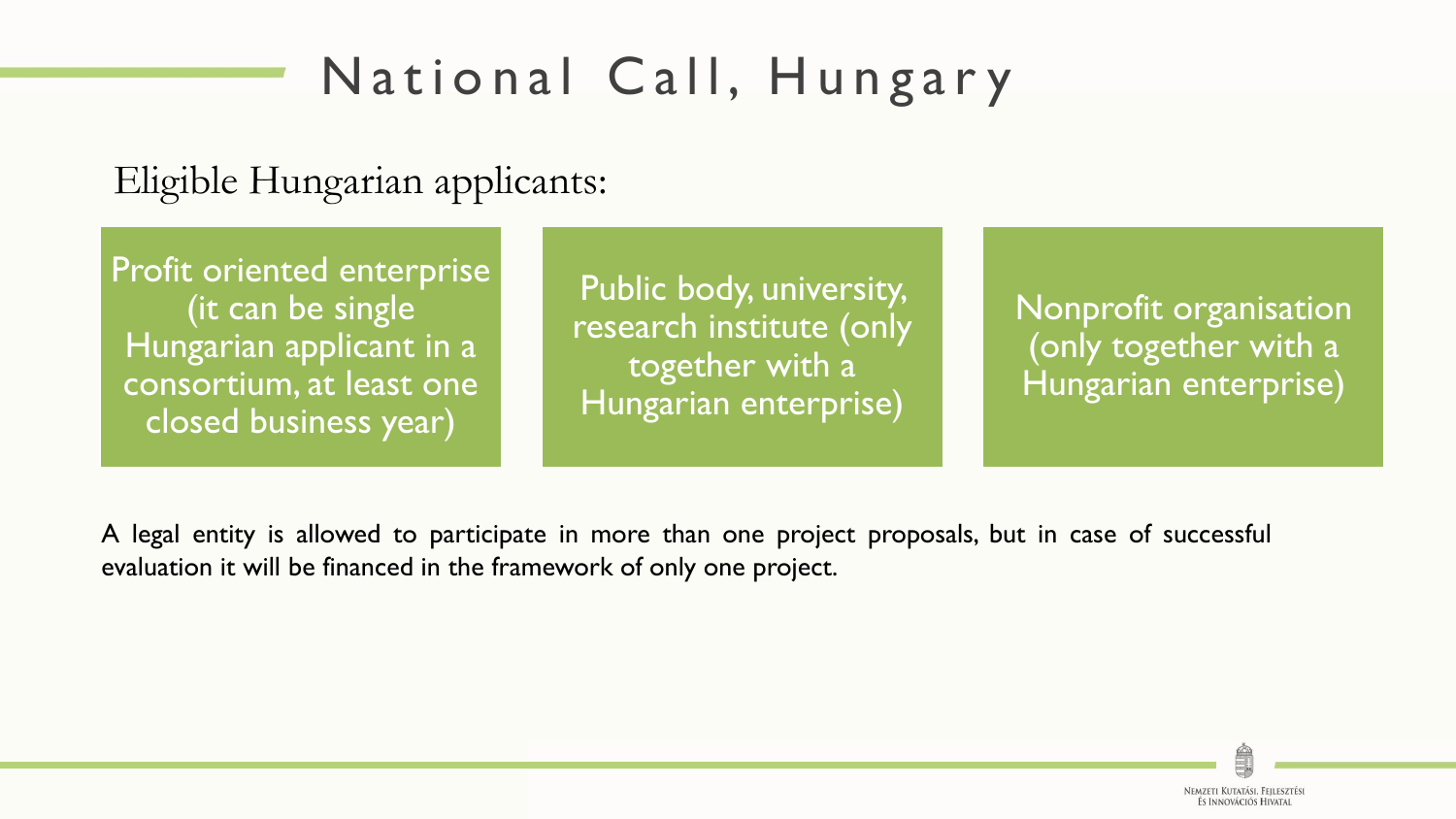

Nemzeti Kutatási, Fejlesztés ÉS INNOVÁCIÓS HIVATAL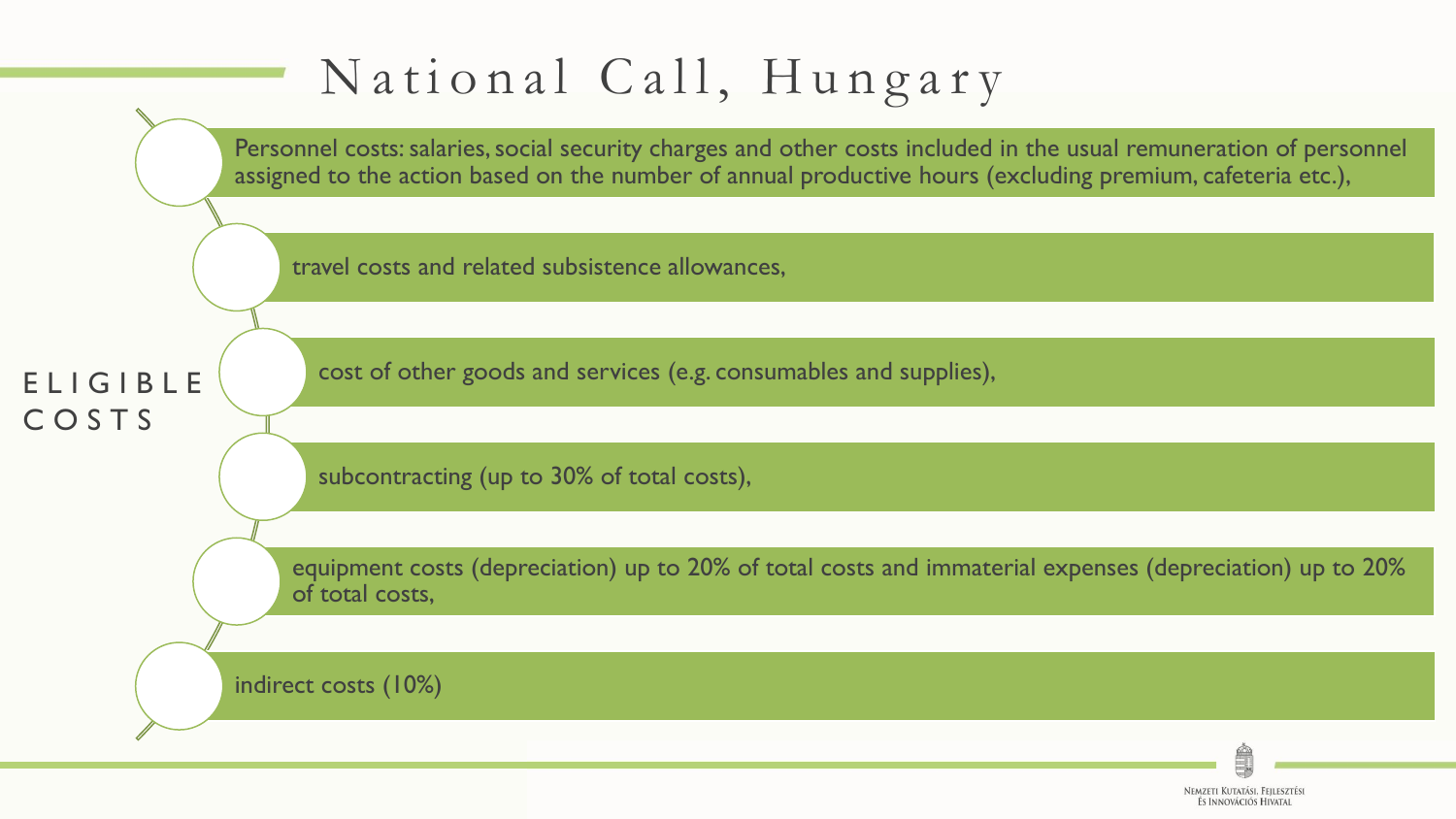EUR 500.000 national commitment + EU grant (only for large collaborative projects) Funding rate: state aid rules

Advance payment (public bodies 90%, others 75%)

| Type of                                    | PERCENTAGE OF NATIONAL SUBSIDY TO THE BENEFICIARIES |                         |                    |                                  |
|--------------------------------------------|-----------------------------------------------------|-------------------------|--------------------|----------------------------------|
| <b>Organisation</b>                        | Large                                               | Medium                  | Small              | Non-profit organisations, Public |
|                                            |                                                     | Enterprises enterprises | <b>Enterprises</b> | Research                         |
|                                            |                                                     |                         |                    | Institutes and                   |
| Type of activity                           |                                                     |                         |                    | <b>Universities</b>              |
|                                            |                                                     |                         |                    |                                  |
| <b>INDUSTRIAL/APPLIED</b>                  | up to $65\%$                                        | up to $75%$             | up to $80\%$       | 100%                             |
| RESEARCH                                   |                                                     |                         |                    |                                  |
| <b>EXPERIMENTAL</b>                        | up to $40\%$                                        | up to $50\%$            | up to $60\%$       | 100%                             |
| <b>DEVELOPMENT</b>                         |                                                     |                         |                    |                                  |
| <b>PROJECT COORDINATION,</b>               | 75 %                                                | 75 %                    | 75 %               | 100%                             |
| <b>DISSEMINATION, IP PROTECTION, FAIRS</b> |                                                     |                         |                    |                                  |
| <b>AND EXHIBITIONS</b>                     |                                                     |                         |                    |                                  |
|                                            |                                                     |                         |                    |                                  |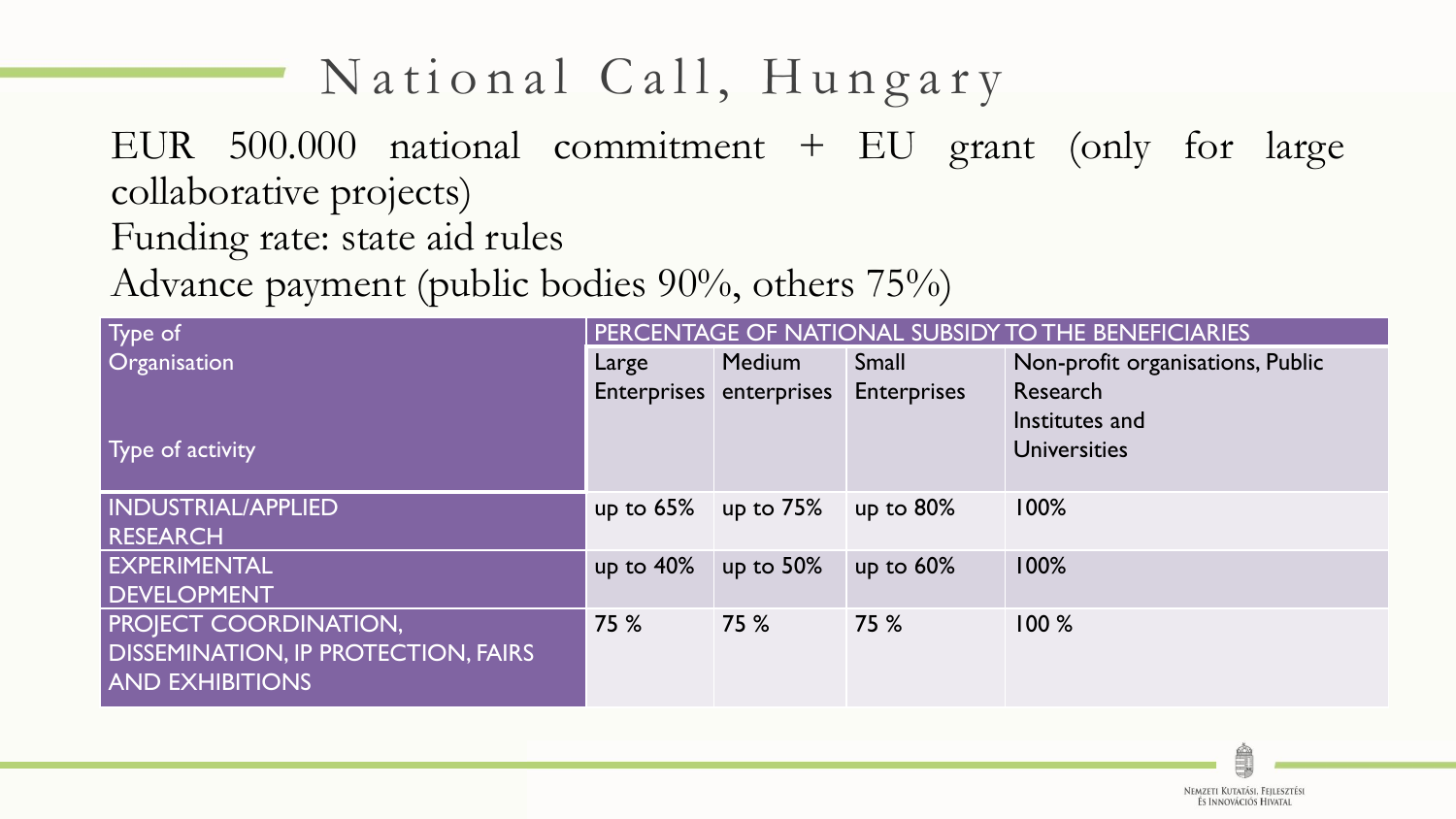Since 2014

- 17 AAL projects
- 31 participations



**Enterprise**

**Research institute University**

**Nonprofit organisation**

**Hospital**

#### VUK (Visionless sUpporting frameworK)

- 5 participating countries (3 HU, 2 AT, 2 PT, 1 ES, 1 UK)
- 01/03/2016 28/02/2019 (30+6 months extension)
- a web and mobile app that helps blind and visually impaired users to navigate indoors as well as outdoors - indoor mobility assistant solution, communitybased solutions, speech technologies tailored to blind and visually impaired users' needs, mobility-centric Human-Machine Interface.
- two pilots in two countries (Hungary and Austria)